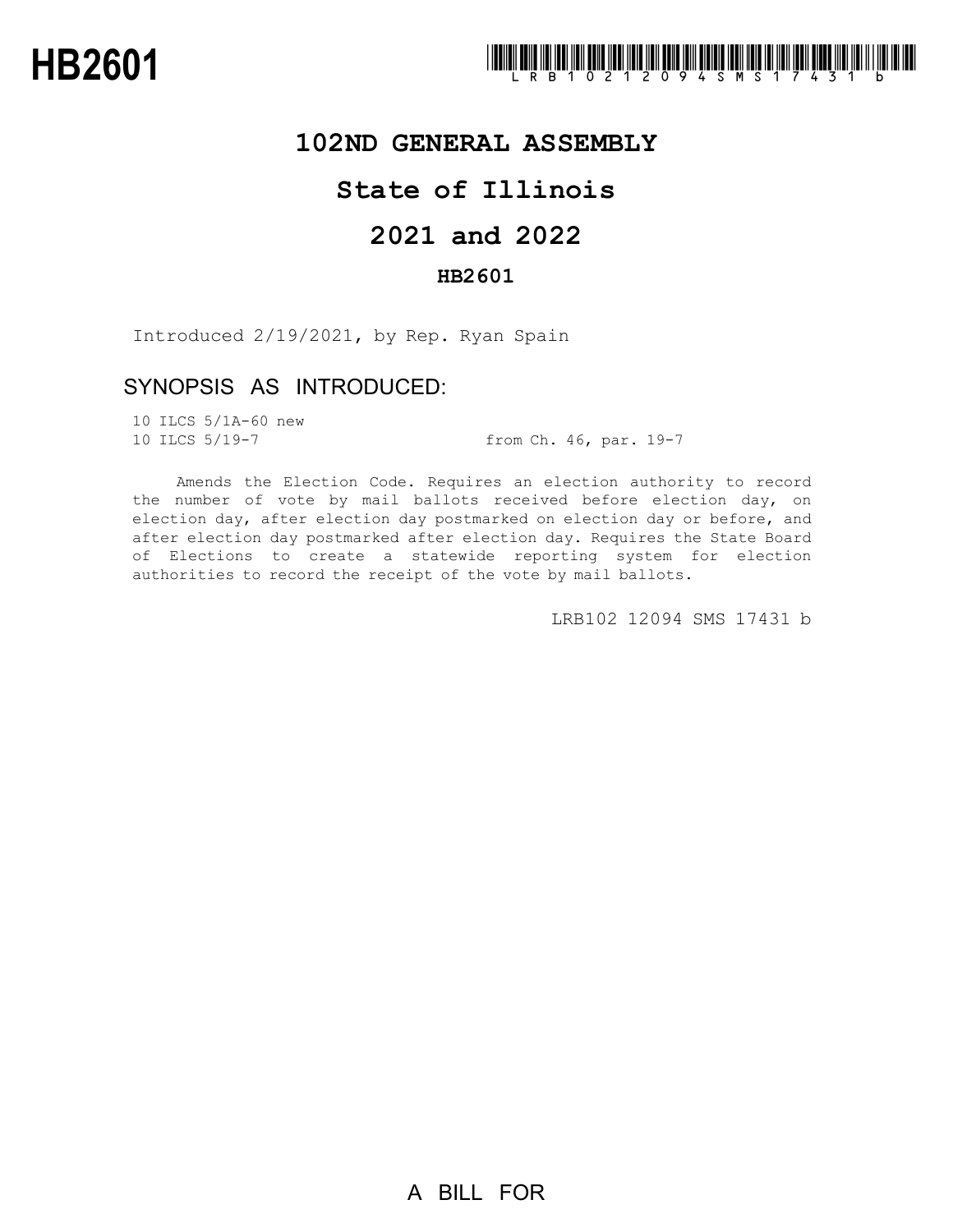1

AN ACT concerning elections.

#### **Be it enacted by the People of the State of Illinois, represented in the General Assembly:** 2 3

Section 5. The Election Code is amended by changing Section 19-7 and by adding Section 1A-60 as follows: 4 5

(10 ILCS 5/1A-60 new) 6

Sec. 1A-60. Vote by mail ballots; reporting. The State Board of Elections shall create a statewide reporting system for election authorities to record the receipt of vote by mail ballots as required by subsection (c) of Section 19-7. 7 8 9 10

(10 ILCS 5/19-7) (from Ch. 46, par. 19-7) 11

Sec. 19-7. (a) Upon receipt of such vote by mail voter's ballot, the election authority shall forthwith enclose the same unopened, together with the application made by said vote by mail voter in a large or carrier envelope which shall be securely sealed and endorsed with the name and official title of such officer and the words, "This envelope contains a vote by mail ballot and must be opened on election day," together with the number and description of the precinct in which said ballot is to be voted, and such officer shall thereafter safely keep the same in his office until counted by him as provided in the next section. 12 13 14 15 16 17 18 19 20 21 22